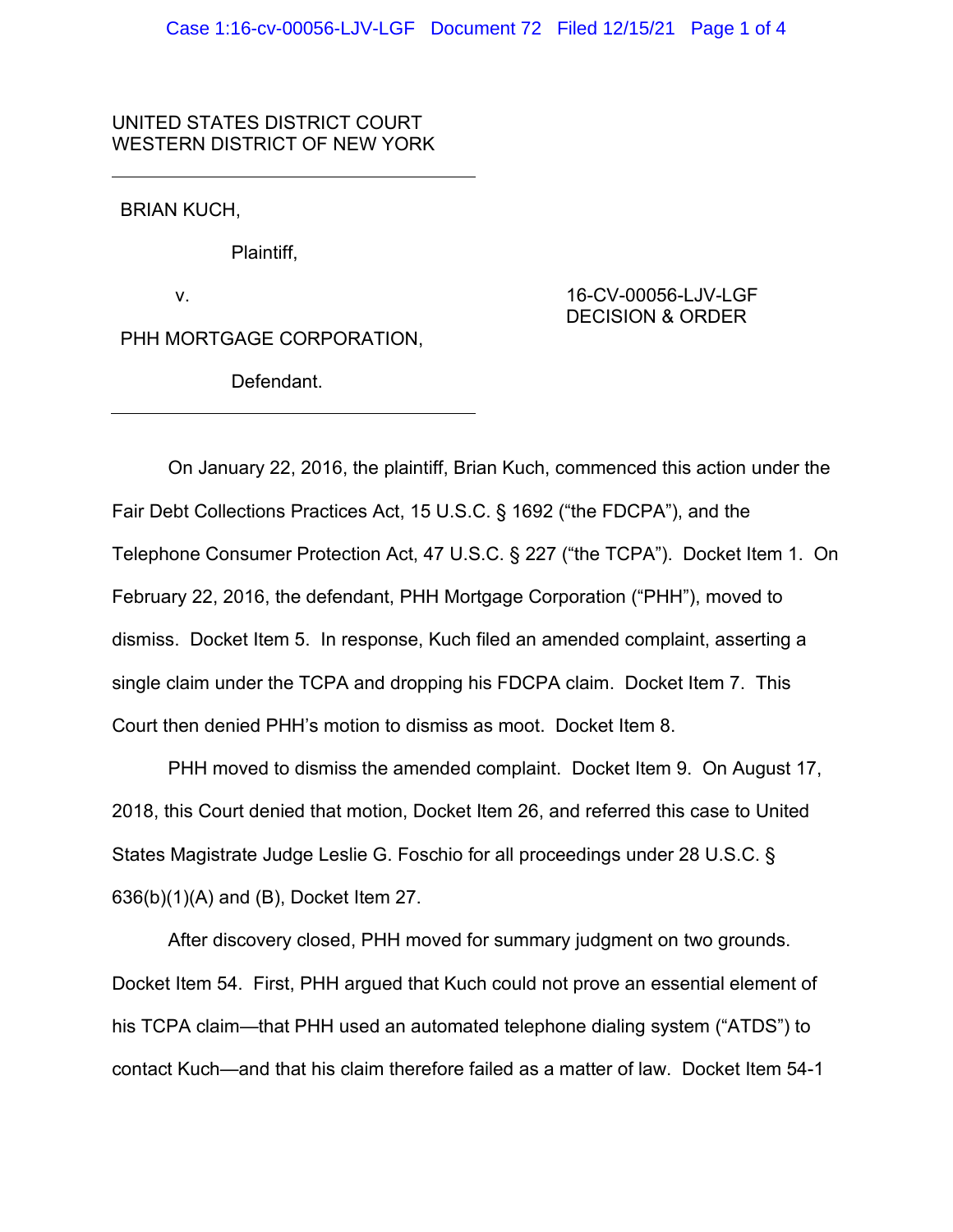## Case 1:16-cv-00056-LJV-LGF Document 72 Filed 12/15/21 Page 2 of 4

at 11-15. Second, PHH argued that even if it had used an ATDS to call Kuch, Kuch consented to—or PHH had a "good faith understanding" that Kuch consented to receiving such calls, Kuch never revoked that consent, and Kuch therefore could not recover under the TCPA. *Id.* at 15-21. On March 5, 2020, Kuch responded, Docket Item 59, and moved to strike a declaration and other evidence on which PHH relied in support of its first argument for summary judgment, Docket Item 60. On March 26, 2020, PHH replied in support of its motion for summary judgment, Docket Item 62, and responded to the motion to strike, Docket Item 63; and on April 9, 2020, Kuch replied in support of his motion to strike, Docket Item 64.

On September 1, 2021, Judge Foschio issued a combined Report and Recommendation ("R&R") and Decision and Order ("D&O"), <sup>1</sup> finding that PHH's motion for summary judgment should be granted and Kuch's motion to strike dismissed as moot.2 Docket Item 66. More specifically, Judge Foschio recommended that PHH's motion be granted because Kuch expressly consented to receiving calls by an ATDS and never properly revoked that consent. *Id.* at 19-24. Judge Foschio noted that if this Court disagreed with that recommendation, Kuch's motion to strike would be granted in part, *id.* at 8-15, and he recommended that PHH's motion for summary judgment on the other grounds—that PHH did not use an ATDS and that PHH's good faith

<sup>&</sup>lt;sup>1</sup> Judge Foschio first issued a combined R&R/D&O on August 31, 2021. Docket Item 65. He issued an amended R&R/D&O the next day with slight changes, but his recommendations and order remained the same. Docket Item 66.

 $2$  Although the defendant's motion for summary judgment is dispositive and the plaintiff's motion to strike is non-dispositive, Judge Foschio addressed both motions in a combined R&R/D&O in the interest of clarity and judicial economy. Docket Item 66 at 2 n.1.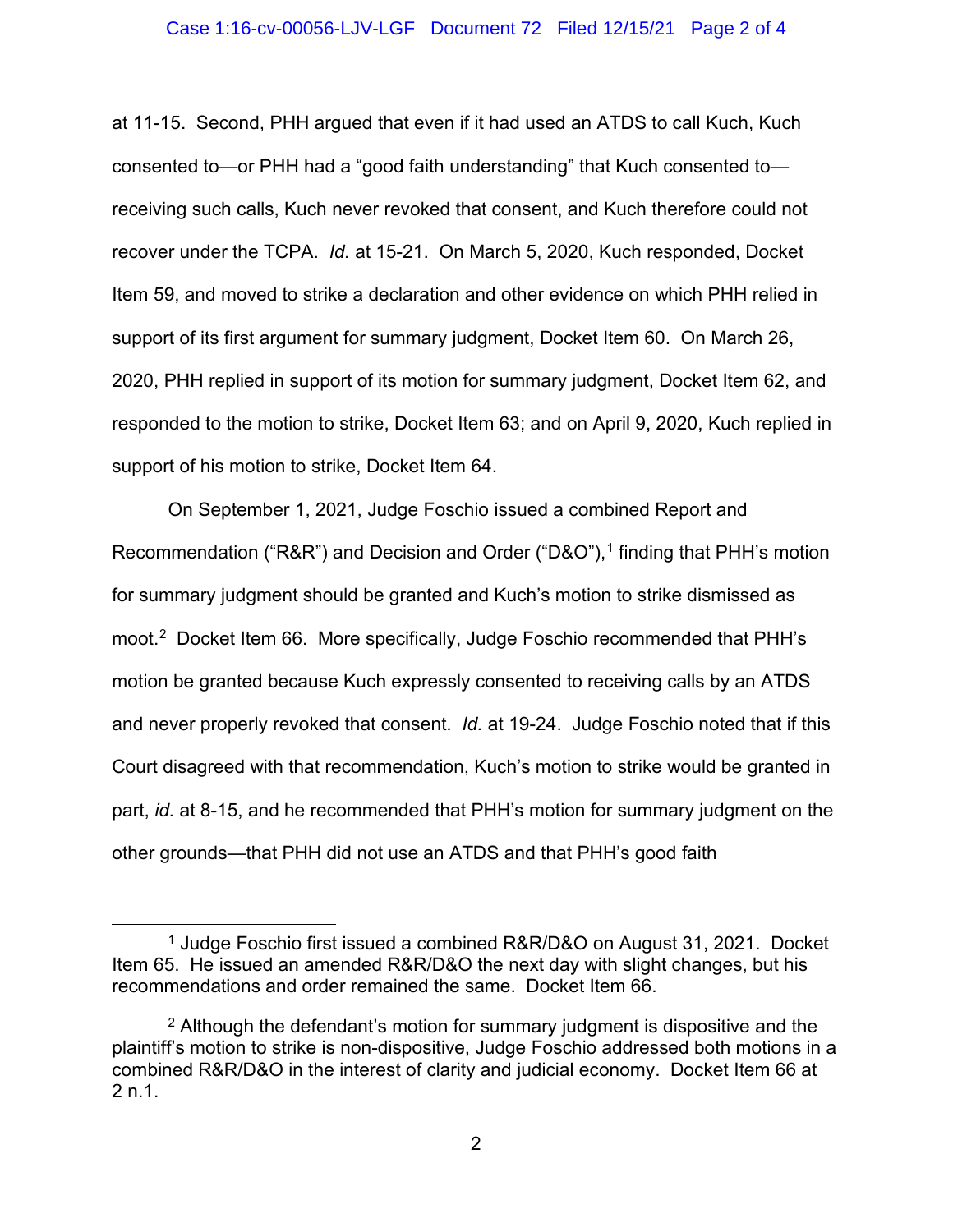## Case 1:16-cv-00056-LJV-LGF Document 72 Filed 12/15/21 Page 3 of 4

understanding that Kuch consented to ADTS calls precluded recovery—be denied, *id.* at 18-19, 24-25.

On September 24, 2021, PHH filed limited objections to the R&R. Docket Item 69. In particular, PHH raised objections to the R&R only if this Court did not adopt Judge Foschio's recommendation to grant summary judgment on the issue of consent. *Id.* at 2-3. Kuch neither objected to the R&R nor responded to PHH's limited objections, and the time to do so now has expired. *See* 28 U.S.C. § 636(b)(1); Fed. R. Civ. P. 72(b)(2); Docket Item 70.

A district court may accept, reject, or modify the findings or recommendations of a magistrate judge. 28 U.S.C. § 636(b)(1); Fed. R. Civ. P. 72(b)(3). The court must review *de novo* those portions of a magistrate judge's recommendation to which a party objects. 28 U.S.C. § 636(b)(1); Fed. R. Civ. P. 72(b)(3). But neither 28 U.S.C. § 636 nor Federal Rule of Civil Procedure 72 requires a district court to review the recommendation of a magistrate judge to which no objections are raised. *See Thomas v. Arn*, 474 U.S. 140, 149-50 (1985).

Although not required to do so in light of the above, this Court nevertheless has carefully reviewed Judge Foschio's recommendation that PHH's motion for summary judgment be granted because Kuch consented to receiving calls by an ATDS and never revoked that consent. Based on that review and the absence of any objections, the Court accepts and adopts Judge Foschio's recommendation to grant PHH's motion for summary judgment and to deny Kuch's motion to strike as moot. PHH's limited objections to the R&R's alternative recommendations therefore are moot as well.

3